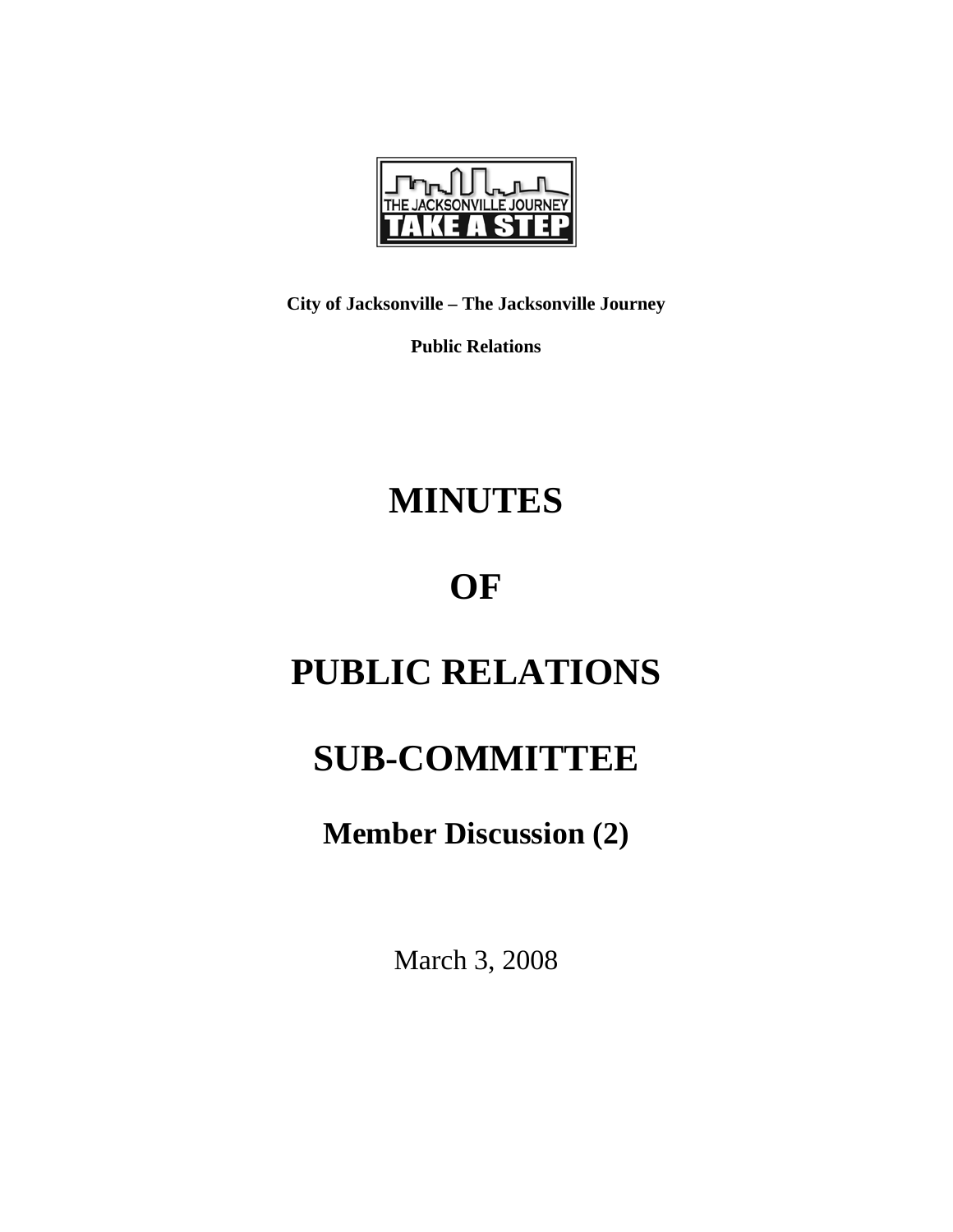### **The Jacksonville Journey – Public Relations**

### **Sub-Committee**

#### **March 3, 2008**

#### **3:00 p.m.**

PROCEEDINGS before the Jacksonville Journey – Public Relations Sub-Committee taken on Monday, March 3, 2008, Edward Ball Building,  $8^{th}$  Floor – 214 N. Hogan Street, Jacksonville, Duval County, Florida commencing at approximately 3:00 p.m.

Public Relations Sub-Committee

Will Ketchum, Chair Diane Brunet, Member Hazel Yates Campbell, Member Maria Coppola, Member Hester Clark, Member Ben Frazier, Member Reggie Fullwood, Member Clara McLaughlin, Member Paul McCormick, Member Bryant Rollins, Member Melissa Ross, Member Neill Vining, Member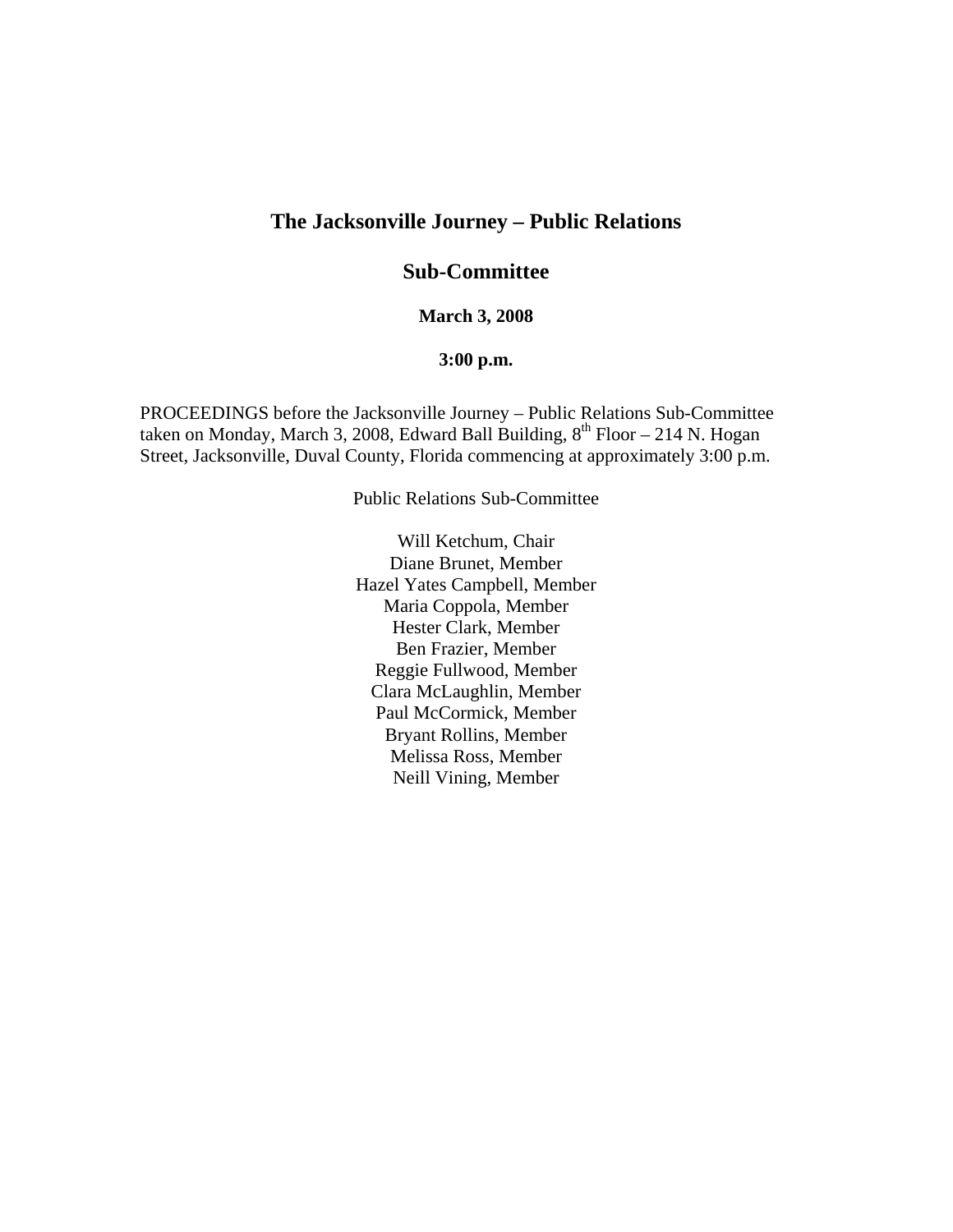### **APPEARANCES**

#### **COMMITTEE CHAIRS & MEMBERS:**  MELISSA ROSS, Member HAZEL YATES CAMPBELL, Member

**STAFF:**  RACHEL DAVIS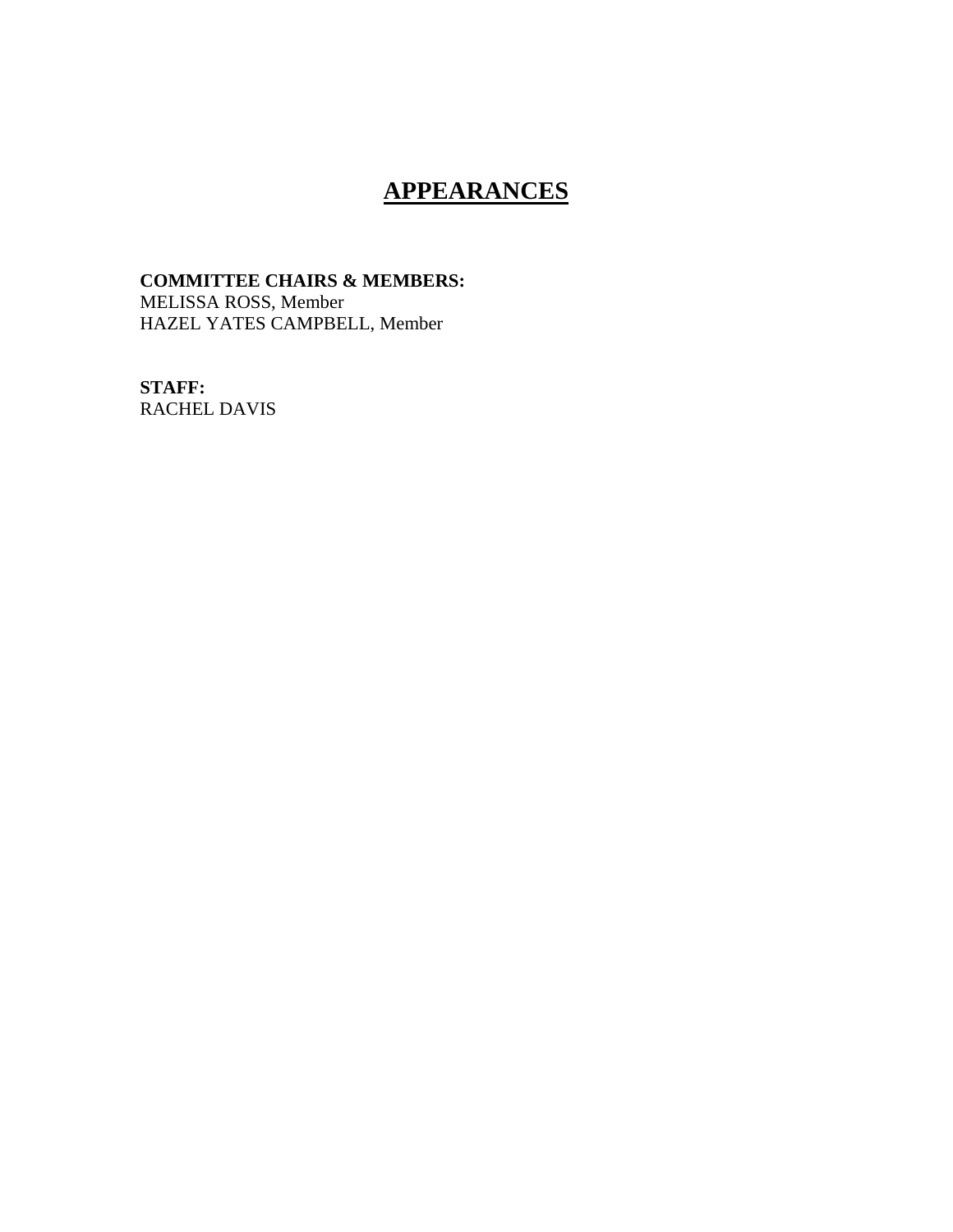**PROCEEDINGS**  March 3, 2008

Public Relations Sub-Committee

**Call to Order and Comments.** The meeting was called to order at approximately 3:05 p.m.

**Purpose of Meeting.** Melissa Ross and Hazel Yates Campbell needed to meet to discuss their particular Public Relations charge relating to the Neighborhoods Safety and Stability Committee.

Ms. Ross and Ms. Campbell briefly discussed their charge from the Neighborhoods Safety and Stability Committee which they understood to be: to create a public relations campaign to encourage private/public partnership with city identified parks.

Ms. Ross suggested they approach the top five or 10 largest local companies and ask them to adopt a park or one of the closed community centers in Jacksonville. Companies like CSX, Winn Dixie, Wachovia, etc. could charge their employees to go in and help rehabilitate a community center.

Ms. Campbell agreed and both requested a list of centers that are closed down and/or in need of repair and programming. Ms. Campbell suggested employees might be able to donate dollars from their pay checks (similar to United Way campaign) to certain identified parks. She asked whether they should ask companies to match their employee's donation in this time when dollars are tight.

Staff explained some companies do a similar match with employees who donate their time to a specific cause whether it's volunteering or mentoring. Ms. Campbell said she would like to see former professional athletes get involved with children at these community centers through sports programming, similar to what Mr. Tony Boselli's foundation has done in one at-risk neighborhood. Ms. Campbell said she could contact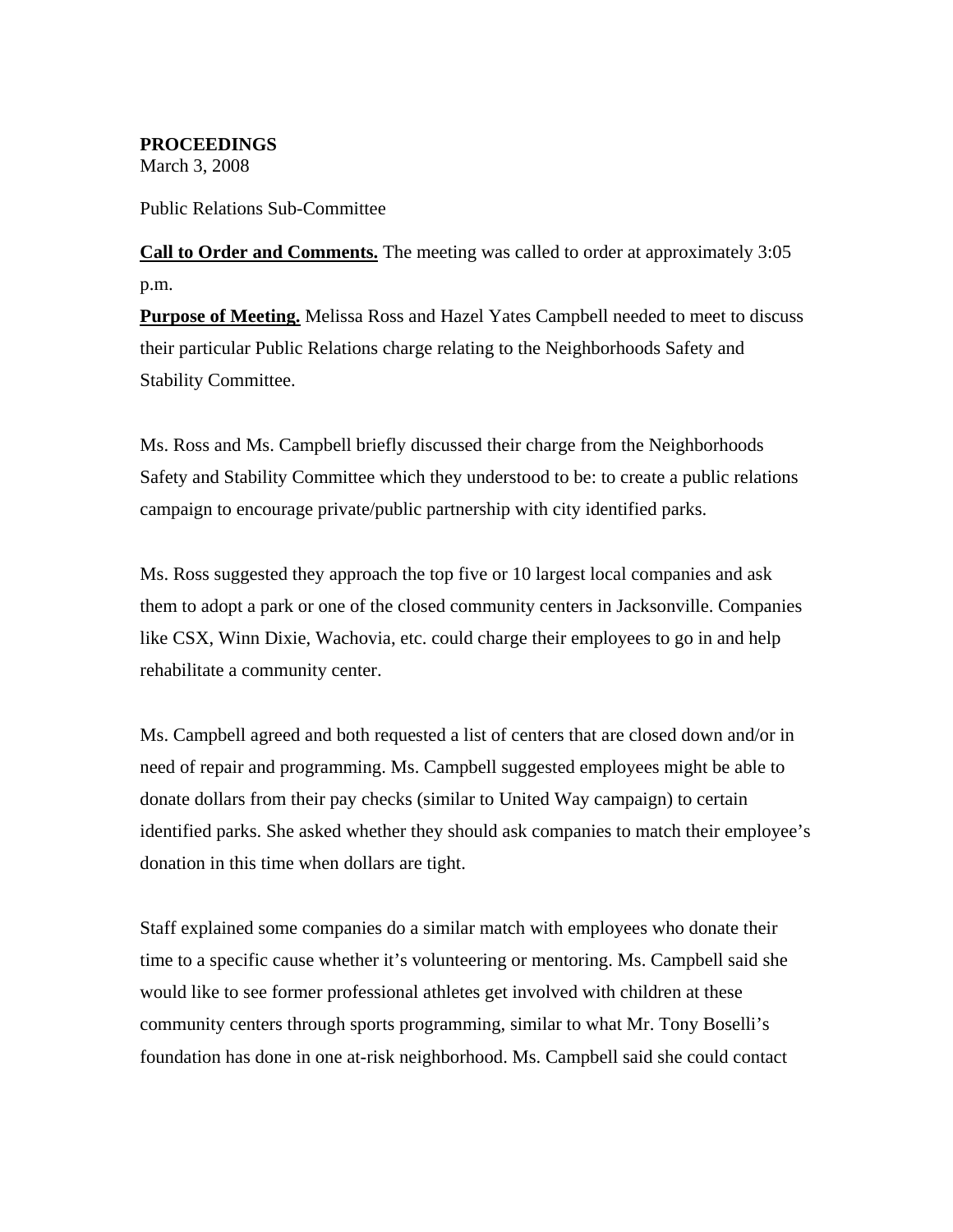Cleave Warren, a personal friend of hers, to gather a list of former athletes who might be interested.

Ms. Ross said she would love to see a fundraiser or media event, attended by these athletes, that would benefit the beautification of centers and fund programming at each of them.

Ms. Ross asked if there were any documents that listed the costs of updating each of the community centers in need? Staff said she would check and report back. If there are 13 closed community center, or centers in need, Ms. Ross said she would like to approach 13 private entities and challenge them to Adopt A Park. The sponsoring company could have their logo displayed at the park somewhere. She said the idea is not to rename already existing parks.

Ms. Campbell said she would research local companies and gather a list of those who contribute generously to community programs.

Ms. Ross asked for photos of community centers for her presentation to the Public Relations Chairman Will Ketchum and staff. The two also suggested pictures from the surrounding areas.

Ms. Campbell and Ms. Ross said they could also reach out to community organization like fraternities, sororities, football players, garden clubs, Jr. League, PTAs, neighborhood organizations who may not be a part of the rebuild, but could contribute in the beautification of the parks.

Ms. Ross said she would take the idea of Adopt A Park to a creative at her firm and ask for a logo for a campaign. She also said she would like to do a big media push to announce the program with the Mayor, Boselli and others in attendance.